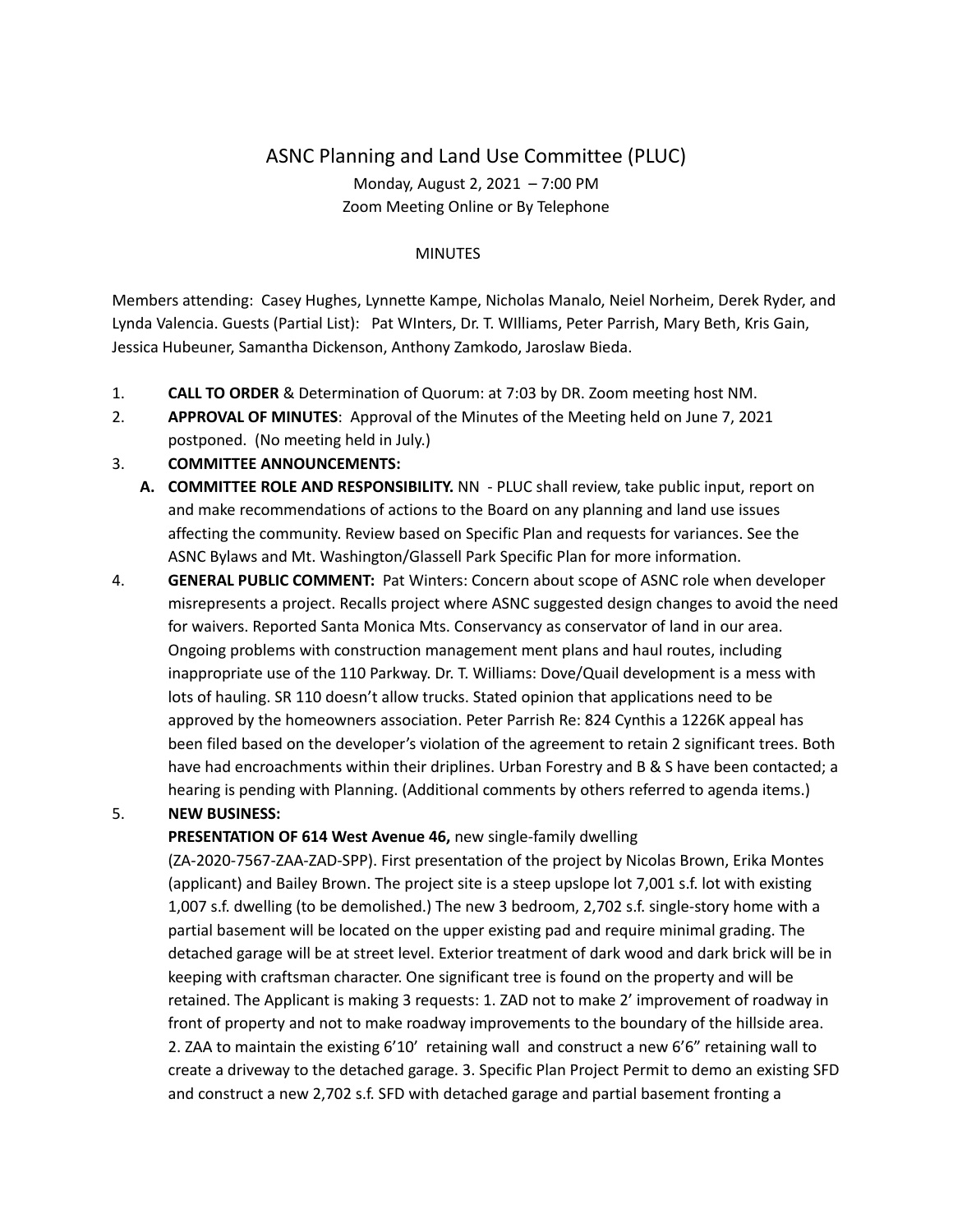substandard street in the MWGPSP. **Committee Comments:** The request not to improve the roadway to 20'in front of the project has not been supported for other applicants and road widening appears to be feasible and beneficial in addressing community traffic and access concerns. The requirement to improve the roadway to the boundary of the hillside is generally not considered feasible. The easement dedication of 7' rather than an 8' ROW dedication would need to be approved by BOE. The plans show a garage with a zero front yard setback & the minimum required is 5' for detached garage. The garage location, lot line and height of retaining wall would change if an 8' dedication is required. A new Tree Report is needed to include new protected species. The project shows a good design with minimal grading and attractive landscaping but the Committee is concerned about the number of asks and frontage issues. **Community Comments:** Speaking for the MWHA Pat Winters stated many concerns: 20' roadway improvement is a requirement for safety, 8' dedication is critical; zero set-back is concerning; a construction management plan is critical with 2-3 other projects nearby. Several other community members objected to the request not to widen the street to 20' as a fire safety issue and expressed concern about the traffic, safety issues and disruption related to construction. Staging off of the hill was requested, a construction management plan, excavation calculations and more time for public comments. **Motion: To prepare a letter to Planning stating that we are unable to support the project as there are a number of requests for waivers that could change the design of the project:**

- **1. ZAD request to adjust minimum roadway width, reducing roadway improvements to 18' and 1.a. waiver of continuous roadway width to boundary of the hillside.**
- **2. ZAA to maintain an existing 6 '10' ' retaining wall and construct a new 6'6" retaining wall perpendicular to the garage. Note that there is no objection to maintaining the long existing 6'10" retaining wall, however the new wall should be redesigned to be compliant.**
- **3. SPP requires a front yard set back that could change the design of the project.**

Moved by DR, seconded by NN. Passed Unanimously. A letter will be prepared for approval by the ASNC Board to be held and not sent if the applicant returns to the Sept. or October PLUC meeting with revised plans that address the above concerns.

## 6. **ONGOING BUSINESS**

- **A. DISCUSSION OF: 3836 Figueroa Street (NELA Plaza) -** Arroyo Seco Alliance is working on a media plan; no other updates.
- B. DISCUSSION OF: 780, 781, 790, 701 N. Cynthia Avenue (Red Hawk Canyon)
	- The project has been approved by Planning and is applying for permits. Community members are referred to ZIMAS, LADBS.org for project updates. A letter went out from ASNC in April objecting to the approval by Planning without NC review. No response has been received. (Note that NC review by the community is recommended but not required.) Motion: To update and resend the letter requesting a response and cc'ing CD1 and other appropriate persons. Moved by LV, seconded by NN; passed unanimously.